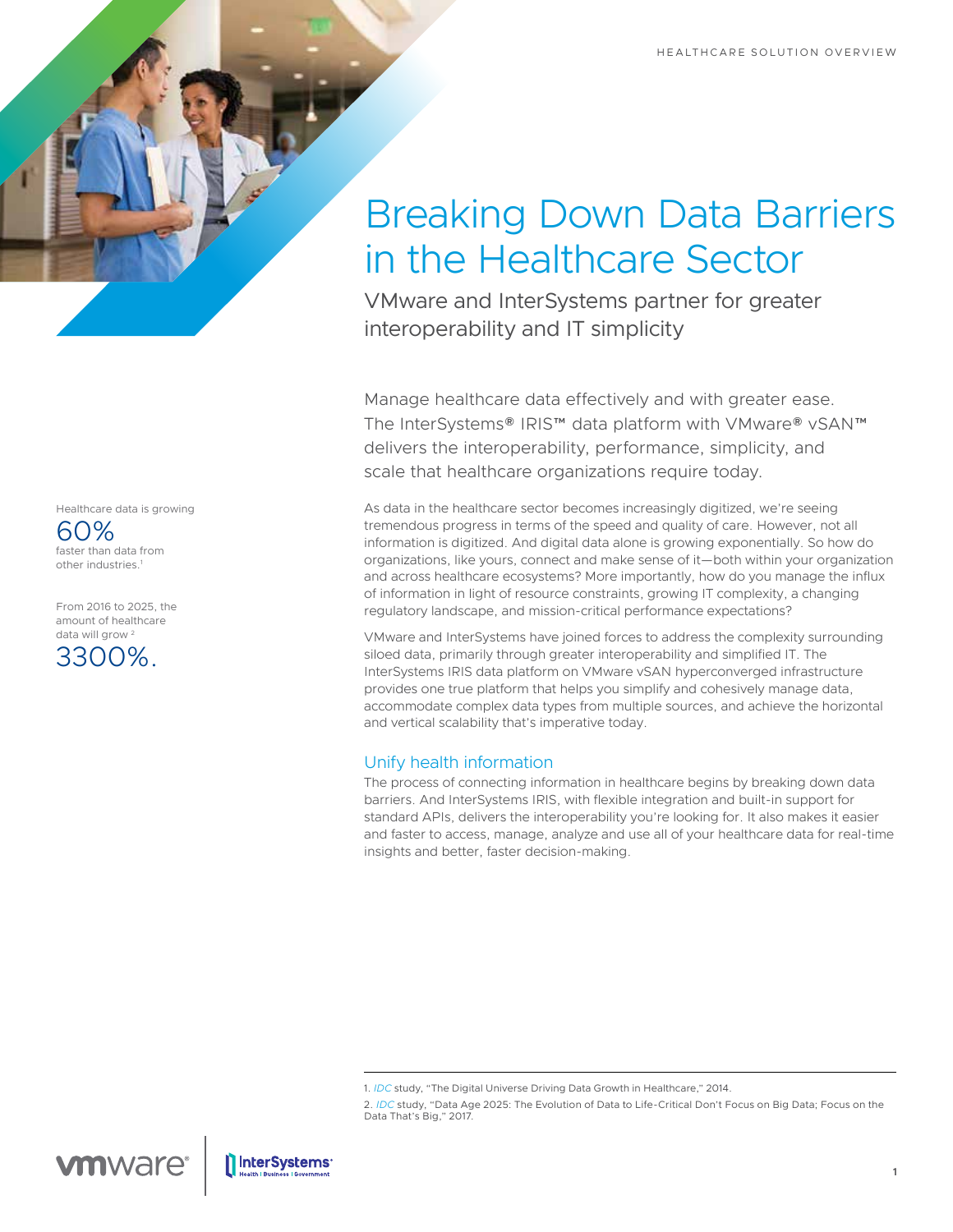The IRIS platform serves as the foundation for two powerful solutions designed specifically for the healthcare market.

- **InterSystems HealthShare**: A suite of connected health solutions that unifies care records across your organization.
- **InterSystems TrakCare**: A proven, unified healthcare information system that's trusted by leading healthcare providers across the globe.



### Simplify IT management

VMware vSAN provides a single, efficient, high-performance storage platform that enables the IRIS data platform to simplify data management and deliver solid, predictable performance.

vSAN converges compute and storage resources on industry‑standard x86 servers and uses software to abstract and pool cluster resources. VMware vSAN unifies management with existing software tools and simplifies operations with extensive use of automation to drive operational processes. vSAN's support of all-flash configurations with the latest storage technologies, including NVMe, policy-based management, and rich data service such as quality of service, enables IRIS to deliver solid, predictable performance. In addition, vSAN's scale-out architecture allows administrators to granularly scale resources as demands grow, in as little as one node increments, which further simplifies data management.